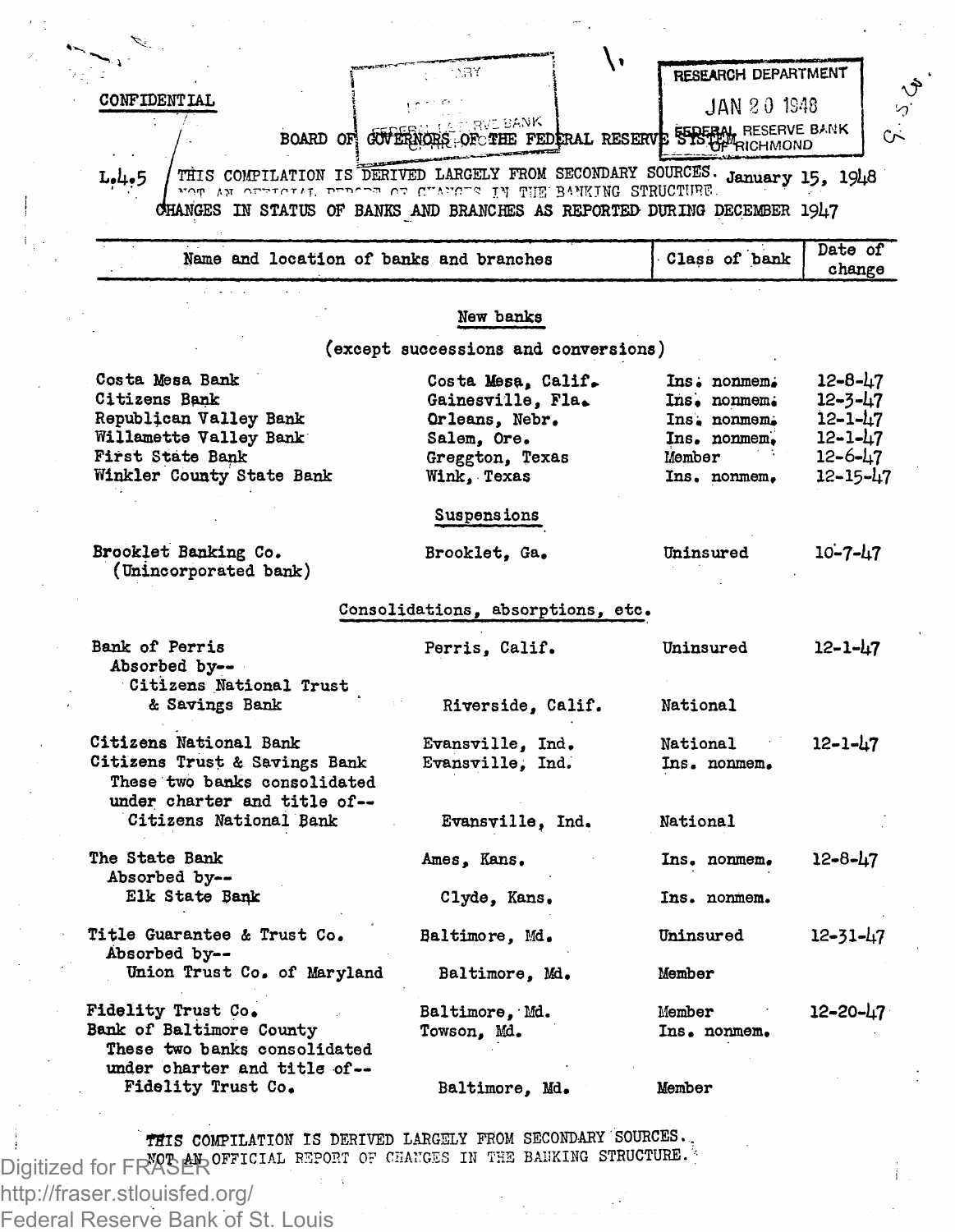| Name and location of banks and branches                                                                        |                                            | Class of bank.        | Date of<br>change         |
|----------------------------------------------------------------------------------------------------------------|--------------------------------------------|-----------------------|---------------------------|
|                                                                                                                | Consolidations, absorptions, etc. - Cont'd |                       |                           |
| Clinton Trust Co.<br>Absorbed by--                                                                             | Newark, N. J.                              | Member                | 12-22-47                  |
| Fidelity Union Trust Co.                                                                                       | Newark, N. J.                              | Member                |                           |
| Rensselaer County Bank & Trust Co. Rensselaer. N. Y.<br>Absorbed by--                                          |                                            | Member                | $12 - 22 - 17$            |
| National Commercial Bank &<br>Trust Co.                                                                        | Albany, N.Y.                               | National              |                           |
| First National Bank of Catawba Cty. Hickory, N. C.<br>First Security Trust Co.<br>These two banks consolidated | Hickory, N. C.                             | National<br>Uninsured | $12 - 31 - 47$            |
| under charter and title of--                                                                                   |                                            |                       |                           |
| First National Bank of<br>Catawba County                                                                       | Hickory, N. C.                             | National *            |                           |
| Foxburg Bank<br>Absorbed by--                                                                                  | Foxburg, Pa.                               | Ins. nonmem.          | 12-1-47                   |
| Butler Savings & Trust Co.                                                                                     | Butler, Pa.                                | Ins. nonmem.          |                           |
| First National Bank<br>Absorbed by--                                                                           | Harrisville, Pa.                           | National              | 12-30-47                  |
| Butler County Nat'l Bank                                                                                       | Butler, Pa.                                | National              |                           |
| Hays National Bank<br>Monongahela Trust Co.<br>These two banks were absorbed by--                              | Hays, Pittsburgh, Pa.<br>Homestead. Pa.    | National<br>Member    | 12-15-47<br>$12 - 8 - 47$ |
| Peoples First National Bank                                                                                    |                                            |                       |                           |
| & Trust Co.                                                                                                    | Pittsburgh, Pa.                            | National              |                           |
| First National Bank & Trust Co.                                                                                | East Pittsburgh, Pa.                       | National              | 12-15-47                  |
| Forbes National Bank                                                                                           | Pittsburgh, Pa.                            | National              | 12-22-47                  |
| First National Bank                                                                                            | Swissvale, Pa.                             | National              | 12-8-47<br>, 12-1-47      |
| First National Bank<br>These four banks were absorbed by--                                                     | Wilmerding, Pa.                            | National              |                           |
| Mellon National Bank & Tr. Co.                                                                                 | Pittsburgh, Pa.                            | National              |                           |
| Peoples Bank<br>Absorbed by--                                                                                  | Donalds, S. C.                             | Ins. nonmem.          | 12-1-47                   |
| Commercial Bank                                                                                                | Honea Path. S. C.                          | Ins. nonmem.          |                           |
| Lyons State Bank<br>Absorbed by--                                                                              | Lyons, Wis.                                | Ins. nonmem.          | $12 - 6 - 47$             |
| Meinhardt Bank                                                                                                 | Burlington, Wis.                           | Ins. nonmem.          |                           |

Digitized for FRASER http://fraser.stlouisfed.org/ Federal Reserve Bank of St. Louis **2 -**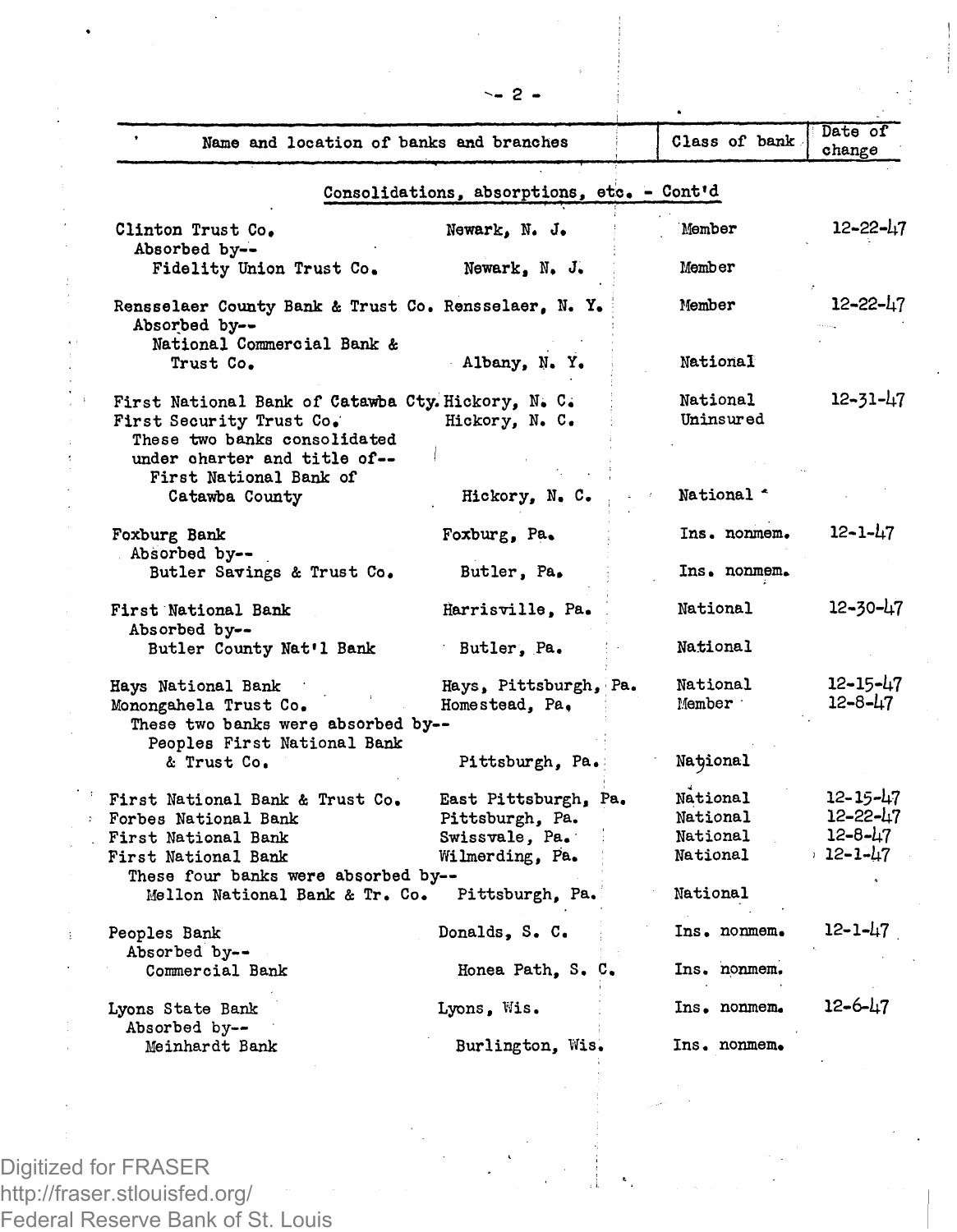| Name and location of banks and branches<br>ă.                                                      |                                                                                             | Class of bank                                | Date of<br>change                     |  |  |  |
|----------------------------------------------------------------------------------------------------|---------------------------------------------------------------------------------------------|----------------------------------------------|---------------------------------------|--|--|--|
| Admissions of State Banks to Federal Reserve membership                                            |                                                                                             |                                              |                                       |  |  |  |
| Community Bank & Trust Co.<br>Citizens Bank<br>Security Trust Co.                                  | New Haven, Conn.<br>Cape Vincent, N. Y.<br>Rochester, N.Y.                                  | Ins. nonmem.<br>Ins. nonmem.<br>Ins. nonmem. | $12 - 29 - 47$<br>12-23-47<br>12-3-47 |  |  |  |
|                                                                                                    | Changes in name or location                                                                 |                                              |                                       |  |  |  |
| Hibernia Savings & Loan Society<br>Name changed to --<br>Hibernia Bank                             | San Francisco, Calif.                                                                       | Ins. nonmem.                                 | 12-12-47                              |  |  |  |
| Farmers State Bank<br>Name changed to--<br>Security Bank                                           | Westport, S. Dak.                                                                           | Ins. nonmem.                                 | 11–26–47                              |  |  |  |
|                                                                                                    | Branches established                                                                        |                                              |                                       |  |  |  |
|                                                                                                    | (excluding offices at military reservations but including<br>banks converted into branches) |                                              |                                       |  |  |  |
| Bank of Douglas<br>Camelback Branch<br>(De novo)                                                   | Douglas, Ariz.<br>25 East Camelback Rd.<br>Phoenix, Ariz.                                   | Ins. nonmem.                                 | 9-29-47                               |  |  |  |
| Bank of Arizona<br>Cottonwood Branch<br>(De novo)                                                  | Prescott, Ariz.<br>Cottonwood, Ariz.                                                        | Ins. nonmem.                                 | $11 - 1 - 47$                         |  |  |  |
| Jerome Branch<br>(De novo)                                                                         | Jerome, Ariz.                                                                               |                                              | 10-3-47                               |  |  |  |
| Citizens National Tr. & Svgs. Bank Riverside, Calif.<br>Perris Branch<br>(Formerly Bank of Perris) | Perris, Calif.                                                                              | National                                     | 12-1-47                               |  |  |  |
| American Trust Co.<br>Columbus Avenue Branch<br>(De novo)                                          | San Francisco, Calif.<br>468 Columbus Avenue<br>San Francisco, Calif.                       | Member                                       | 12-1-47                               |  |  |  |
| Alhambra Broadway Branch<br>(De novo)                                                              | 3031 Broadway<br>Sacramento, Calif.                                                         |                                              | 12–15–47                              |  |  |  |
| San Pablo Branch<br>(De novo).                                                                     | 2636 San Pablo Avenue<br>San Pablo, Calif.                                                  |                                              | 12-22-47                              |  |  |  |
| Anglo California National Bank<br>East Oakland Branch<br>(De novo)                                 | San Francisco, Calif.<br>3451 East lith Street<br>Oakland, Calif.                           | National                                     | $12 - 20 - 47$                        |  |  |  |

**- 3 -**

ł

http://fraser.stlouisfed.org/ Federal Reserve Bank of St. Louis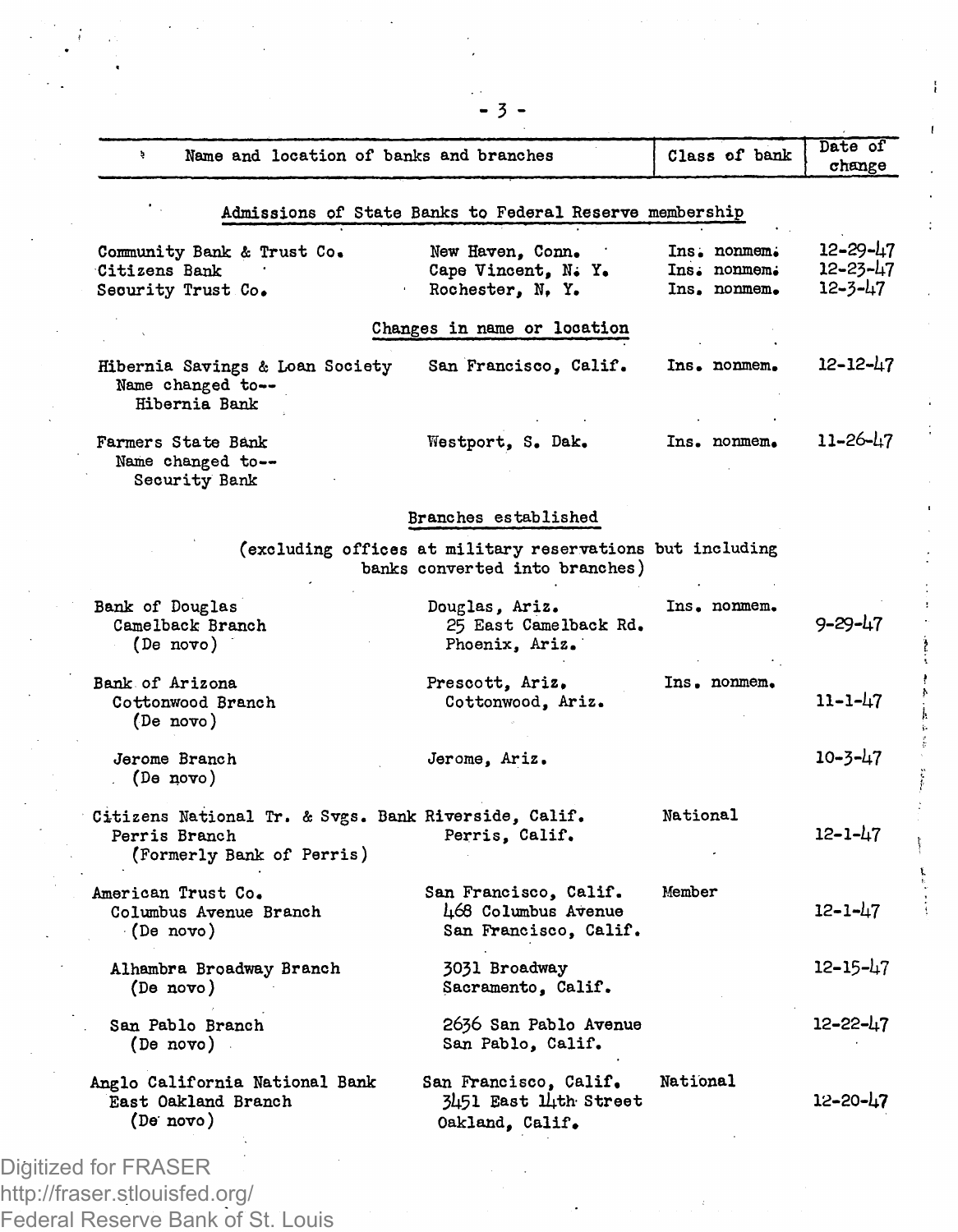| Name and location of banks and branches                                                                                   |                                                                                             | Class of bank | Date of<br>change |
|---------------------------------------------------------------------------------------------------------------------------|---------------------------------------------------------------------------------------------|---------------|-------------------|
|                                                                                                                           | Branches established - Cont'd                                                               |               |                   |
|                                                                                                                           | (excluding offices at military reservations but including<br>banks converted into branches) |               |                   |
| Bank of America, N. T. & S. A.<br>East Fresno Branch<br>(De novo)                                                         | San Francisco, Calif.<br>4337 East Tulare St.<br>Fresno, Calif.                             | National      | 12-22-47          |
| Society for Savings<br>West Hartford Branch<br>(De novo)                                                                  | Hartford, Conn.<br>994 Farmington Ave.<br>West Hartford. Conn.                              | Uninsured     | 12-19-47          |
| Merchants National Bank<br>Belmont Branch<br>(De novo)                                                                    | Indianapolis. Ind.<br>2134 Washington Street                                                | National      | 11-17-47          |
| Wright County State Bank<br>Rowan Office<br>(De novo)                                                                     | Clarion, Iowa<br>Rowan, Iowa                                                                | Ins. nonmem.  | 11-20-47          |
| Canal National Bank<br>Yarmouth Branch<br>(De novo)                                                                       | Portland, Maine<br>Yarmouth, Maine                                                          | National      | 12-20-47          |
| Fidelity Trust Co.<br>Towson Branch<br>(Formerly Bank of Baltimore<br>County)                                             | Baltimore, Nd.<br>Towson, Md.                                                               | Member        | 12-20-47          |
| Fidelity Union Trust Co.<br>Citizens-Clinton Branch<br>(Formerly Clinton Trust Co.)                                       | Newark, N. J.<br>505 Clinton Ave.                                                           | > Member      | $12 - 22 - 17$    |
| National Commercial Bank & Tr. Co. Albany, N. Y.<br>Rensselaer Branch<br>(Formerly Rensselaer County<br>Bank & Trust Co.) | 810 Broadway<br>Rensselaer, N. Y.                                                           | National      | 12-22-47          |
| Eastchester Savings Bank<br>Fleetwood Branch<br>(De novo)                                                                 | Mount Vernon. N. Y.<br>540-542 Gramatan Ave.                                                | Ins. nonmem.  | 12-1-47           |
| Chemical Bank & Trust Co.<br>East L2nd Street Branch<br>(De novo)                                                         | New York, N.Y.<br>405 East 42nd Street                                                      | Member        | 12-3-47           |
| Genesee Valley Trust Co.<br>Ridge Culver Office<br>(De novo)                                                              | Rochester, N. Y.<br>2001 Ridge Road East<br>Irondequoit. N. Y.                              | Ins. nonmem.  | 12-1-47           |
|                                                                                                                           |                                                                                             |               |                   |

**- Ij. -**

Digitized for FRASER http://fraser.stlouisfed.org/ Federal Reserve Bank of St. Louis

 $\bar{\psi}$  .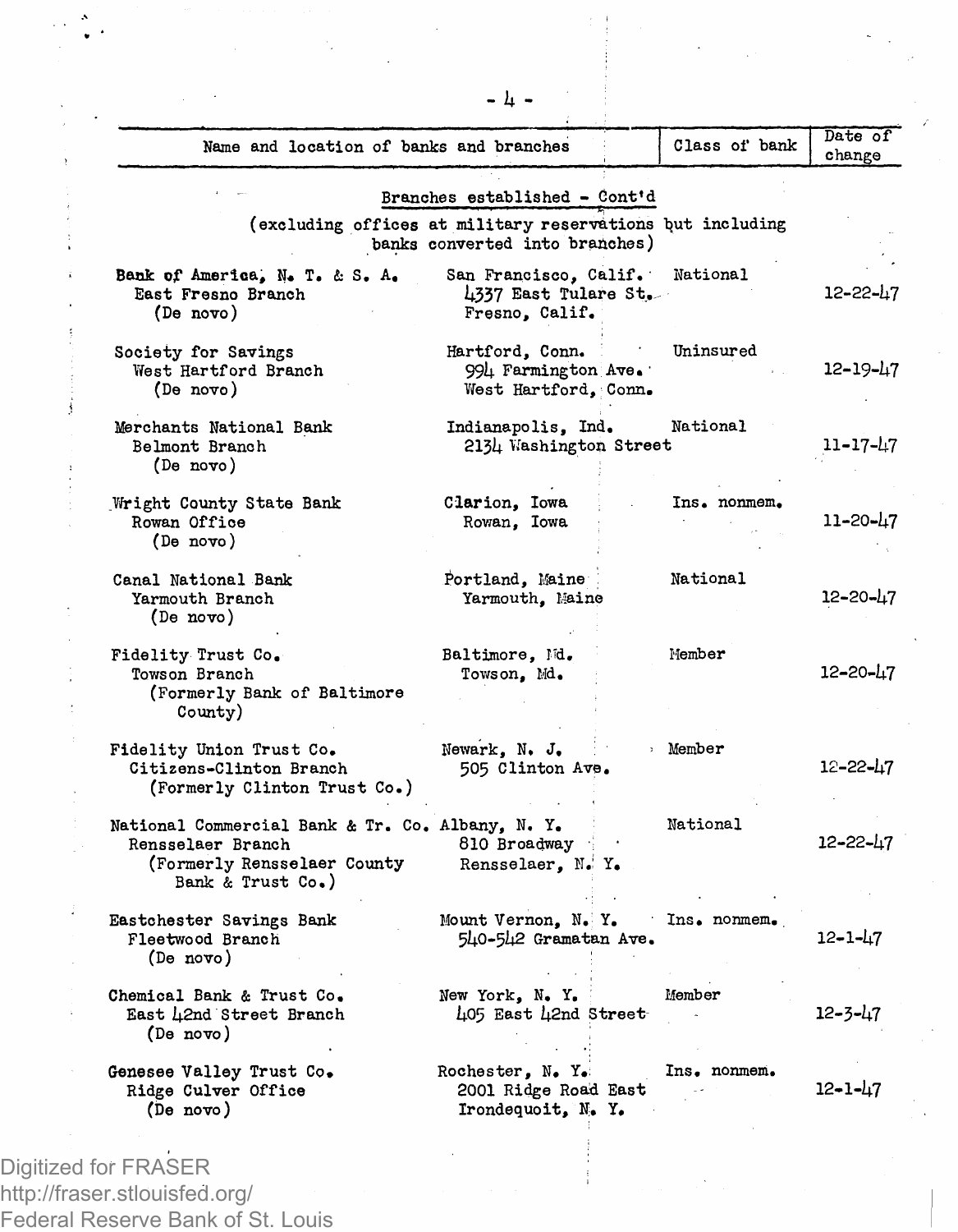| Name and location of banks and branches                                                                     |                                                                                             | Class of bank  | Date of<br>change |
|-------------------------------------------------------------------------------------------------------------|---------------------------------------------------------------------------------------------|----------------|-------------------|
|                                                                                                             | Branches established - Cont'd                                                               |                |                   |
|                                                                                                             | (excluding offices at military reservations but including<br>banks converted into branches) |                |                   |
| Commercial National Bank<br>Morehead Street Branch<br>. (De novo)                                           | Charlotte, N. C.<br>135 West Morehead St.                                                   | National       | $12 - 15 - 47$    |
| First National Bank<br>Central Point Branch<br>(De novo)                                                    | Portland, Ore.<br>Central Point, Ore.                                                       | National       | 12-1-47           |
| Butler County National Bank<br>Harrisville Branch<br>(Formerly First National Bank)                         | Butler, Pa.<br>Harrisville, Pa.                                                             | National       | $12 - 30 - 47$    |
| Butler Savings & Trust Co.<br>Foxburg Branch<br>(Formerly Foxburg Bank)                                     | Butler, Pa.<br>Foxburg, Pa.                                                                 | Ins. nonmem.   | 12-1-47           |
| Mellon National Bank & Trust Co.<br>East Pittsburgh Branch<br>(Formerly First National Bank<br>& Trust Co.) | Pittsburgh, Pa.<br>663 Braddock Ave.<br>East Pittsburgh, Pa.                                | National       | 12-15-47          |
| Oakland Branch<br>(Formerly Forbes Nat'l Bank)                                                              | 3718 Fifth Ave.<br>Pittsburgh, Pa.                                                          |                | 12-22-47          |
| Swissvale Branch<br>(Formerly First National Bank)                                                          | 2016 Noble Street<br>Swissvale, Pa.                                                         |                | 12-8-47           |
| Wilmerding Branch<br>(Formerly First National Bank)                                                         | 200 Westinghouse Ave.<br>Wilmerding, Pa.                                                    |                | $12 - 1 - 47$     |
| Peoples First National Bank & Tr.Co. Pittsburgh, Pa.<br>Hays Branch<br>(Formerly Hays National Bank)        | 322 Baldwin Road<br>Hays, Pittsburgh, Pa.                                                   | National       | 12-15-47          |
| Homestead Branch<br>(Formerly Monongahela Trust Co.) Homestead, Pa.                                         | 145 Eighth Avenue                                                                           |                | $12 - 8 - 47$     |
| Commercial Bank<br>Donalds Branch<br>(Formerly Peoples Bank)                                                | Honea Path, S. C.<br>Donalds, S. C.                                                         | · Ins. nonmem. | 12-1-47           |
| Due West Branch<br>(De novo)                                                                                | Due West, S. C.                                                                             |                | 12-1-47           |

Digitized for FRASER http://fraser.stlouisfed.org/ Federal Reserve Bank of St. Louis **- 5 -**

 $\bar{z}$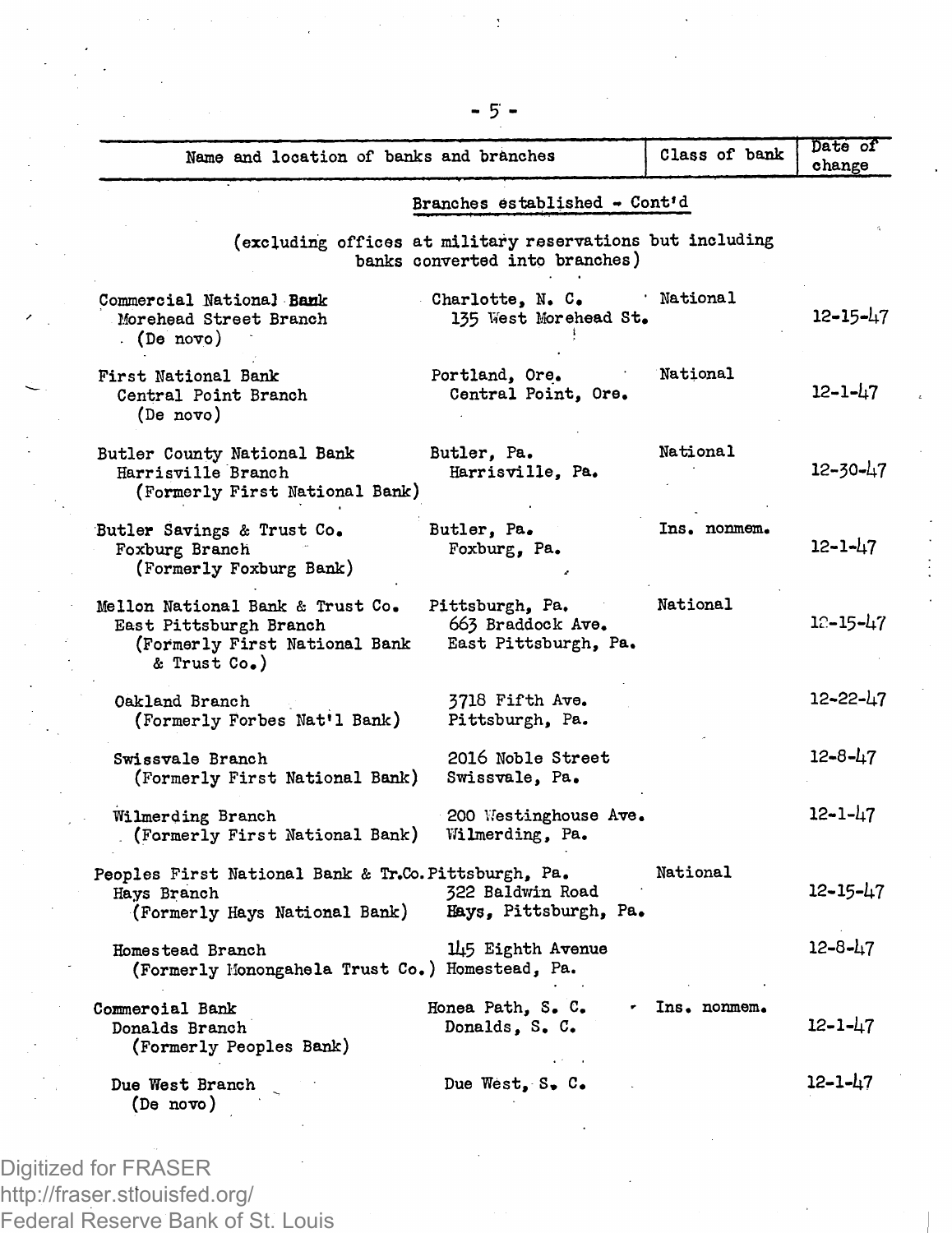| Name and location of banks and branches                                                                                                                                                                                       |                                                                                             | Class of bank | Date of<br>change  |
|-------------------------------------------------------------------------------------------------------------------------------------------------------------------------------------------------------------------------------|---------------------------------------------------------------------------------------------|---------------|--------------------|
|                                                                                                                                                                                                                               | Branches established - Cont'd                                                               |               |                    |
|                                                                                                                                                                                                                               | (excluding offices at military reservations but including<br>banks converted into branches) |               |                    |
| Union Peoples Bank<br>Oliver Springs Branch<br>(De novo)                                                                                                                                                                      | Clinton, Tenn.<br>Oliver Springs, Tenn.                                                     | Ins. nonmem.  | 12-9-47            |
| American National Bank<br>Melrose Branch<br>(De novo)                                                                                                                                                                         | Nashville, Tenn.<br>2535 Franklin Road                                                      | National      | $12 - 1 - 47$      |
|                                                                                                                                                                                                                               | Branches acquired by absorption or purchase                                                 |               |                    |
| Fidelity Union Trust Co.<br>Lyons Avenue Branch<br>(Formerly branch of Clinton<br>Trust Co., Newark, N. J.,                                                                                                                   | Newark, N. J.<br>295 Lyons Avenue                                                           | Member.       | 12-22-47           |
| which was absorbed by<br>Fidelity Union Trust Co.)                                                                                                                                                                            |                                                                                             |               |                    |
| National Commercial Bank & Tr. Co. Albany, N. Y.<br>Riverside Branch<br>(Formerly branch of<br>Rensselaer County Bank<br>& Trust Co., Rensselaer,<br>N. Y., which was absorbed<br>by National Commercial Bank<br>& Trust Co.) | 156 Broadway<br>Rensselaer, N. Y.                                                           | National      | 12-22-47           |
| Butler Savings & Trust Co.<br>Parkers Landing Branch<br>(Formerly branch of Foxburg<br>Bank, Foxburg, Pa., which<br>was absorbed by Butler<br>Savings & Trust Co.)                                                            | Butler, Pa.<br>Parkers Landing, Pa.                                                         | Ins. nonmem.  | $12 - 1 - 47$      |
| Mellon National Bank & Trust Co.<br>Gulf Building Branch<br>(Formerly branch of Forbes<br>National Bank, Pittsburgh,<br>Pa., which was absorbed by<br>Mellon National Bank &                                                  | Pittsburgh, Pa.<br>701 Grant Street                                                         | National      | $12 - 22 - 17$ .   |
| Trust Co.)                                                                                                                                                                                                                    |                                                                                             |               |                    |
| Pitcairn Branch<br>Trafford Branch<br>(Formerly branches of First<br>National Bank, Wilmerding, Pa.,<br>which was absorbed by Mellon<br>National Bank & Trust Co.)                                                            | Pitcairn, Pa.<br>Trafford, Pa.                                                              |               | 12-1-47<br>12-1-47 |
| Digitized for FRASER                                                                                                                                                                                                          |                                                                                             |               |                    |
| http://fraser.stlouisfed.org/                                                                                                                                                                                                 |                                                                                             |               |                    |

**- 6 -**

l,

J,

Í

J